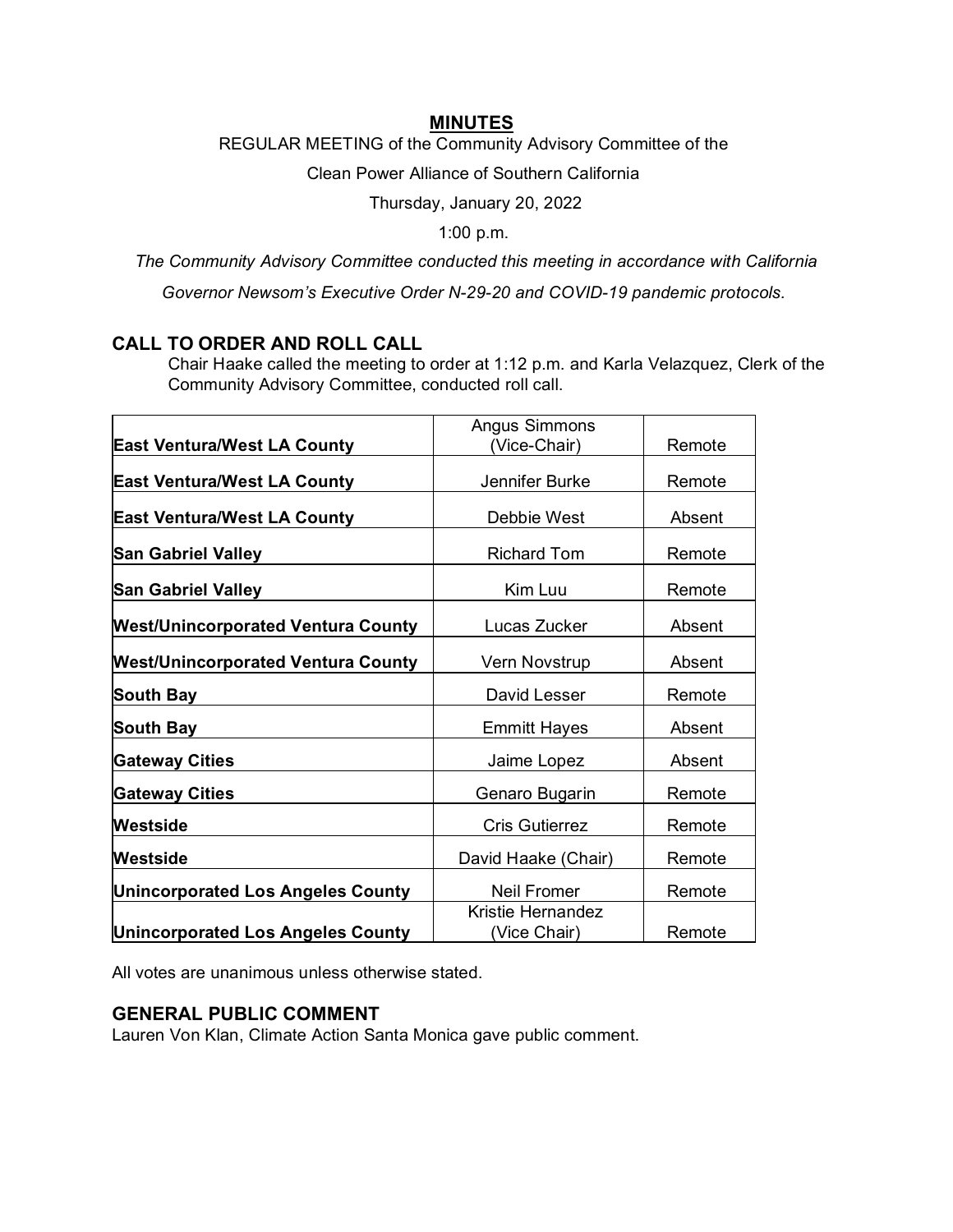#### **CONSENT AGENDA**

| $\sim$ 1                          |  | Approved Minutes from November 12, 2021, Community Advisory |  |
|-----------------------------------|--|-------------------------------------------------------------|--|
| <b>Committee Retreat</b>          |  |                                                             |  |
| Workplan Update<br>2 <sub>1</sub> |  |                                                             |  |
| Motion                            |  | <b>Committee Member Fromer, ULAC</b>                        |  |
| Second Motion                     |  | Committee Member Tom, SGV                                   |  |
| Vote                              |  | The minutes were approved by a roll call vote               |  |

#### **REGULAR AGENDA**

#### 3. Oral Update from the Executive Director on CPA Operations

Executive Director Ted Bardacke provided staff notes regarding Sherita Coffelt, Senior Director of External Affairs departure from CPA. Gina Goodhill, Director of Policy will be stepping in as Interim Director for External Affairs. He provided updates regarding the state relief funds that will soon be distributed. CPA will alleviate about 15 million dollars of customer debts accumulated from March 2020 through June 2021. He provided updates on cities, Hawthorne and Claremont, that are interested in a rate change a decision will be made next week. CPA will have a strong competitive position in March due to the PCIA effects. has also given Hawthorne, Claremont, and Westlake Village a month extension to change their default rate. CPA has set expansion priorities to increase geographic and economic diversity. There are about 40 cities that are potential candidates. CPA staff may reach out to CAC members individually as cities express interest they may want to speak with community members about their experience and perspective.

Chair Haake's inquired about the potential cost of renewable energy increasing due to demand and CPA's ability to serve three new cities which have defaulted to 100% green rates. He also inquired about CPA's stance on NEM 3.0. Mr. Bardacke stated that prices for renewable energy that are newly built are going up slightly due to supply chain issues. In terms of CPA's ability to serve these new cities, there is no foreseeable issue, CPA has guaranteed pricing due to a number of new build projects coming online this year which will lower the cost despite the demand increase. He invited Gina Goodhill, Director of Policy to speak on CPA's position on NEM 3.0.

Ms. Goodhill provided insight on the NEM 3.0 recalling the presentation to the full board in July of last year. CPA has decided not to take a position in NEM 3.0 at this time because as a CCA, CPA is able to set its own rates. This will result in CPA having a separate NEM rate than the decision from the PUC. There will be some potential impacts on the energy delivery cost, but the energy rate will be set by CPA. CPA will take action to supplement the decision on the delivery cost or make other unique changes to the customer base. CPA is interested in incorporating the feedback that was received during the July board meeting, ensuring that low-income customers are able to continue to adopt rooftop solar, ensuring in addition to solar being incentivized solar plus storage is also incentivized and ensuing all efforts tie to